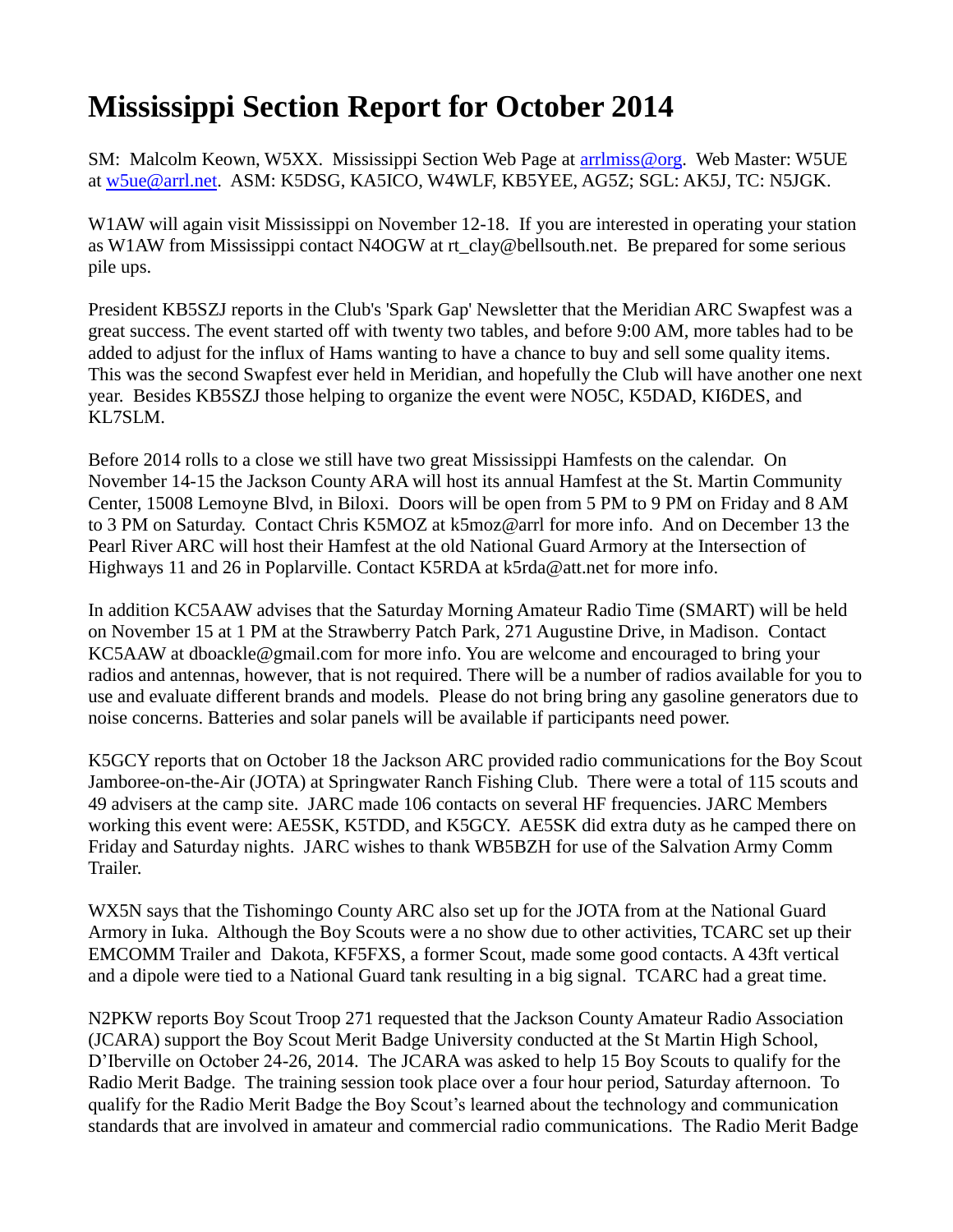qualifications also require the Scouts to participate in one of three options of hands on experience: an Amateur Radio QSO, a tour of a commercial radio/television station and developing a broadcast schedule, or listening to a SWL broadcast and receive a SWL card from the station verifying the Scout's reception of the station. The JCARA set up a special 2 Meter training net on their W5WA repeater. The Scouts were provided with a scripted QSO that involved phonetically calling an Amateur Radio operator by his callsign, and the Scout identifying himself by phonetically spelling out his first name. The QSO also involved using Q signs, also a requirement of the Radio Merit Badge. The on air QSOs were enjoyed by all and the Boy Scouts gave a great showing of themselves, handling the phonetics and Q signs like pros. No mike fright with these Scouts. The JCARA organization is very proud to having helped 15 Scouts qualify for their Radio Merit Badge.

KF5UBZ reports that the Scott County ARC provided communications for the New Liberty Baptist Church Operation Christmas Child 5K Run/Walk and Fun Run. In addition to Eddie, thanks to KC5IIW, KF5VVU, KF5QXU, and K1REZ for providing assistance. Also a Ham-Mesh and Aerial Mesh Node Copter (provided by KF5QXU) was used and did a good job. The Scott County ARC is the first to put up an aerial node. The Club still has a few kinks to work out with this system, but those will be solved in a matter of time.

Congratulations to KW5GP of the Olive Branch ARC on the publishing of his new book by the ARRL entitled 'Arduino For Ham Radio.' According to the ARRL, it was their best selling title at Pacificon (Oct 10-12) and has been well received by the ARRL Membership. He also wrote the August 2014 QST review of the Ten-Tec Rebel Arduino-based CW Transceiver. Glen regularly does forums and club presentations on the Arduino for local clubs and hamfests. He presented forums on the Arduino and one with John Henry of Ten-Tec on the Rebel and Patriot Transceivers at the Huntsville Hamfest in August. In addition, Glen co-presented a forum titled 'When Worlds Collide: 'The Blending of the Maker, Survivalist, and Amateur Radio Cultures' at the ARRL Centennial in Hartford.

WB5EIN reports that the Northeast Mississippi ARA now has a D-Star repeater on the Booneville ETV Tower resulting from coordination efforts by N5VGK. Some antenna work is still needed, but, for now, it has a great SW lobe. AB5OR worked the repeater from beneath the water tower in Oxford mobile! The footprint won't make it to Corinth right now, but that problem should be eliminated when the broken antenna at 400 ft is repaired. Besides Chuck, those helping in this effort were AB5OR, KX5DUG, W1LAW, KF5TTU, KF5TMM, WX5SE, and KE5BSB.

Kudos to WB8BZH who got his picture in the November QST on page 97 while he was demonstrating the SATERN Remote Station Control System during the 2014 Global Amateur Radio Communications Conference in Huntsville.

From Scott County K1REZ advises that he and KF5UBZ have qualified as certified ARRL Field Examiners. Further, Rez is working on the requirements to qualify as a ARRL Field Instructor. He will then be able to offer the ARRL Introduction to Emergency Communications Course (EC-001) in class at no cost other than the EC-001 Manual. After the class is complete he and Eddie will be able to administer the course examination. Rez further adds that beginning in December they will also be making the exam available by request, during or immediately following their regular monthly VE Session for students who buy the ARRL EC-001 Manual and self study course. See details at http://scottcountyarc.org/veexams.html.

K4FMH notes that a group affiliated with the Magnolia Intertie project have reached an agreement with French Camp Academy to outfit an Amateur Radio Club there. FCA is a Christian-based boarding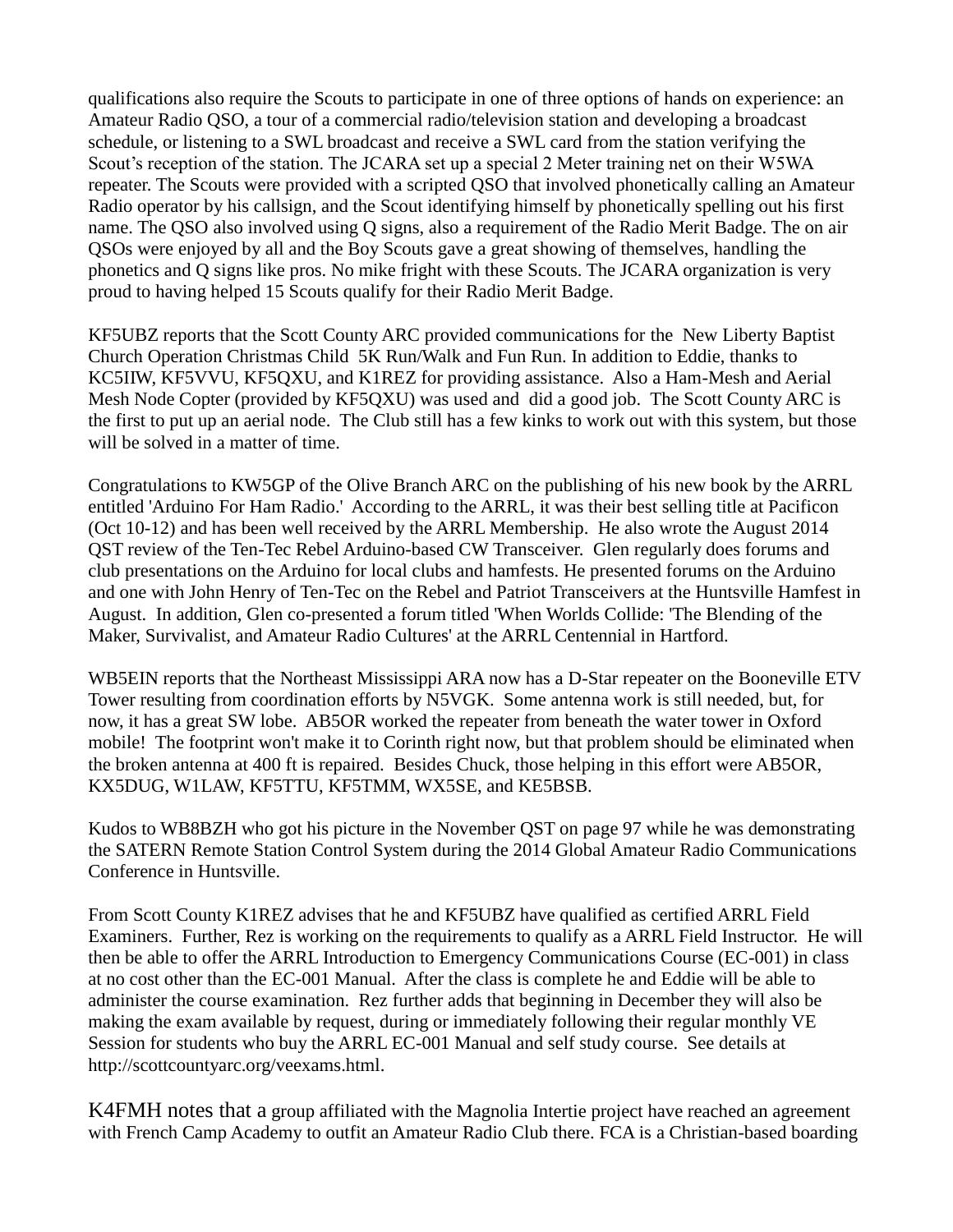facility located along the Natchez Trace for orphans and other children with needs. Their development officials feel that they have a group of kids who are both interested in and would benefit from Amateur Radio experiences. At least three are licensed Technicians already! If you have Ham Radio equipment to outfit an HF station, a VHF/UHF station, or supporting antennas, please email [Magnolia.intertie@gmail.com](mailto:magnolia.intertie@gmail.com) with the equipment specifications that you have. Frank will come to your QTH and pick the equipment and provide acknowledgment of your contribution for your tax records, if you so desire

Welcome to the following new Hams in Mississippi in October: KG5EGR, David - D'Iberville; KG5EGS, Chip - Diamondhead; KG5EGT, Richard - Biloxi; KG5EGU, Hector - Ocean Springs; KG5EGV, Beth - Ocean Springs; KG5EHK, Danny - Tupelo; KG5EHL, William - Batesville; KG5EIK, Joshua - Oxford; KG5EIJ, Tyler - Southaven; KG5EJC, Gregory - Union; KG5ELC, Karen - West Point; and KG5EMM, Michael - Horn Lake. If any of these new Hams are in your area give them a call and see if they need any help getting on the air and invite them to your next local club meeting.

Also welcome to the following new ARRL Members in October: K5AHG, Jamie - Corinth; KG5CHF, Cynthia - Horn Lake; KG5DMF, Jim - Brandon; KE5FAQ, John - Quitman; W1IBL, Ronald - Oxford; W5JBC, James - Florence; WD5KFH, Daniel - Long Beach; K5JSH, John - Pontotoc; KB1LPO, Mark - Perkinston; KF5RFA, Roger - Brandon; KE5RUD, Kelly - Clinton; WB4SHX, Curtis - Lucedale; and N5YAV, McCoy - Corinth. As of October 31 ARRL Membership in Mississippi was 1,156 up 5 from last month. A new record! Thanks to all who promote ARRL Membership!

Congratulations to to the following on their upgrades: W5IGE, Duane - Ocean Springs; KB5GGQ, Brian - Pearl; and KF5RFA, Roger - Brandon.

DEC/EC Monthly Reports for October 2014: WB5CON (NE MS/Alcorn), K5MOZ (Jackson), WX5N (Prentiss and Tishomingo), and WA5TEF (Lee).

SET Report: KC5IIW (Scott)

Club Newsletter/Reports (Editor): Lowndes County ARC (WE5BEE), Mississippi Coast ARA (KC5KMU), and the Meridian ARC (W5MAV).

HF Net Reports - sessions/QNI/QTC (Net Manager)

Magnolia Section Net 31/1151/8 (K5DSG) MS Baptist Hams Net 4/23/0 (WF5F) MSPN 31/2108/13 (K5NRK) MS Slow Net 23/48/0 (W3TWD)

VHF Net Reports - sessions/QNI/QTC (Net Manager)

Booneville and Prentiss County Net 4/33/0 (WX5N) Capital Area Em Net 4/66/0 (K5XU) Chickasaw ARA Net 4/90/0 (N5PYQ) Delta ARES Simplex Net 4/31/0 (K5JAW) Hattiesburg ARC 2M Net 4/93/0 (K5TLL)